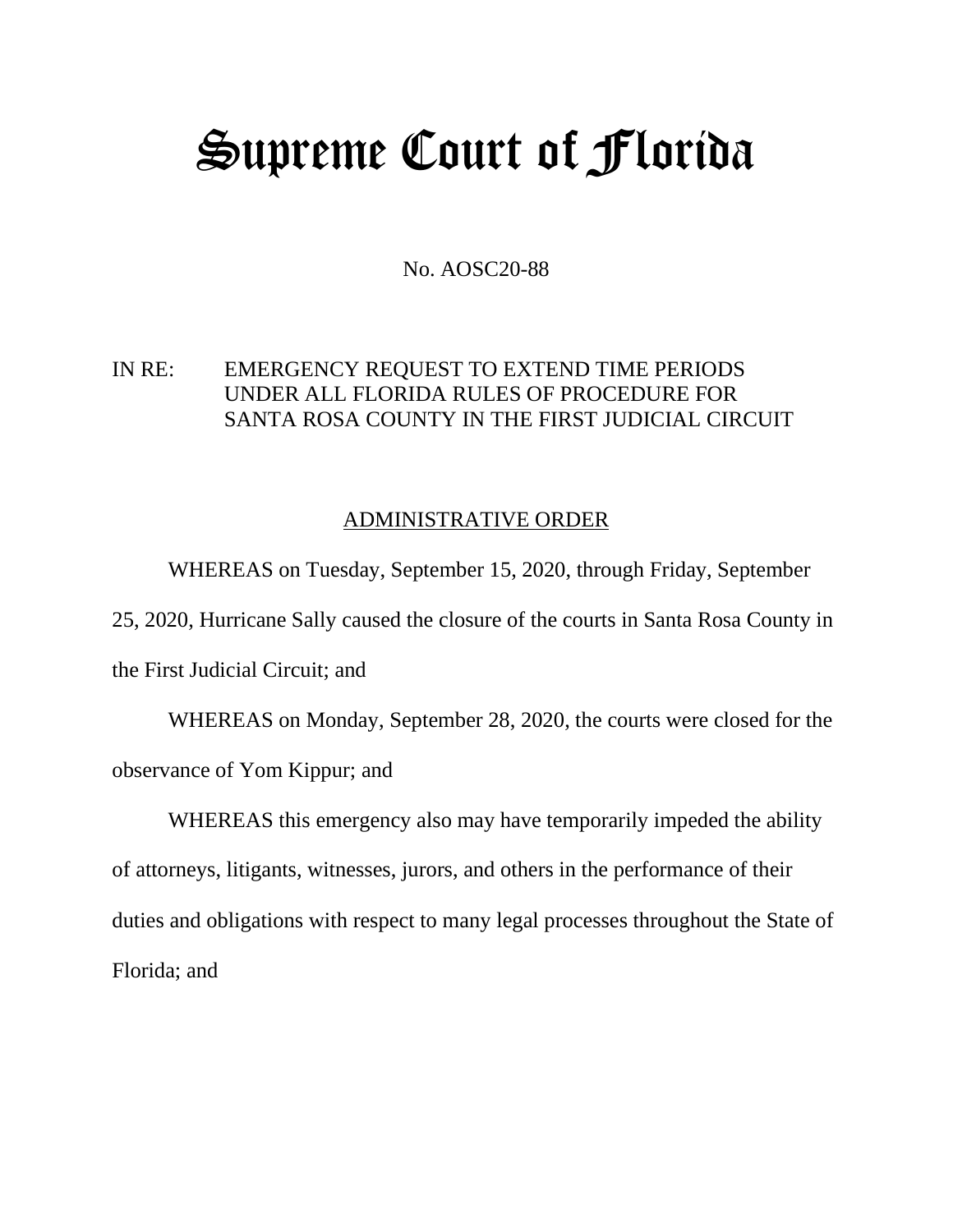WHEREAS it is the intent of this order to equitably relieve parties in all pending cases by extending legal time limits that they otherwise would have been unable to meet due to the emergency;

THEREFORE, pursuant to the administrative authority conferred upon me by article V, section 2 of the Florida Constitution, and Florida Rules of Judicial Administration 2.205(a)(2)(B)(iv) and 2.205(a)(2)(B)(v),

IT IS ORDERED that:

1. In Santa Rosa County all time limits prescribed or allowed by rule of procedure, court order, statutes applicable to court proceedings, or otherwise pertaining to court proceedings, which are not currently suspended by *In re: Comprehensive COVID-19 Emergency Measures for the Florida State Courts,* Fla. Admin. Order No. 20-23, as amended, are extended from the close of business on Monday, September 14, 2020, until the close of business on Tuesday, September 29, 2020.

2. The extension of time periods under this order shall apply only when the last day of those periods falls within the time extended.

3. This Court recognizes that there may be instances where, because of this emergency, these and other time limits applicable to matters in or outside Santa Rosa County could not be met even upon application of the periods stated above. If such a claim is made, it shall be resolved by the court in which

- 2 -